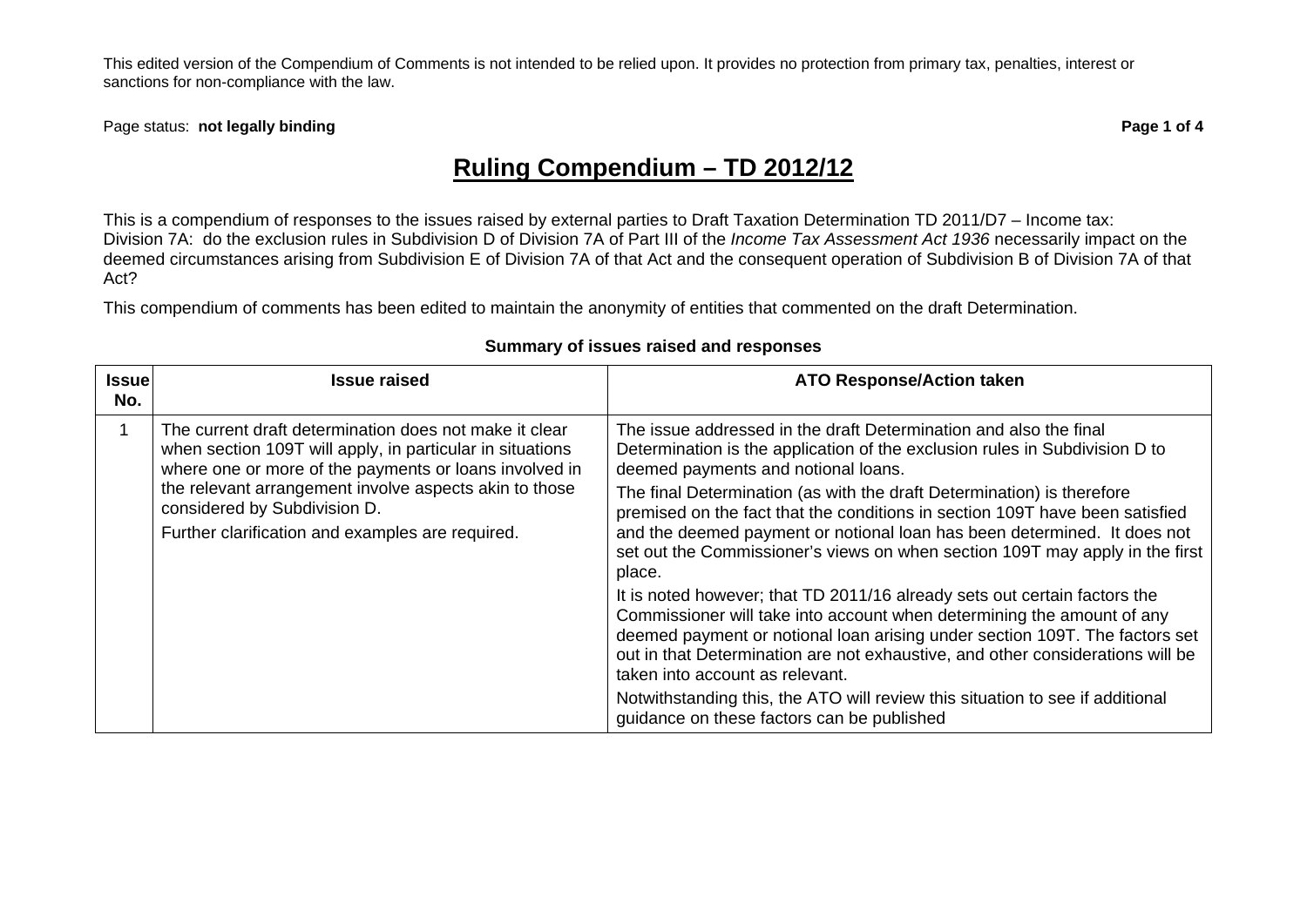# Page status: **not legally binding Page 2 of 4** and the page 2 of 4

| <b>Issue</b><br>No. | <b>Issue raised</b>                                                                                                                                                                                                                                                                                                                                                                                                              | <b>ATO Response/Action taken</b>                                                                                                                                                                                                                                                                                                                                                                                                                                                                                                                                                                                                                                                                                                                                                                                                                                                                                                                                                                                                                                                                                                                                                                                                                                                                                                                                                                                                                                                                                                                                                                                                                                                                                                                                                                                                                                  |
|---------------------|----------------------------------------------------------------------------------------------------------------------------------------------------------------------------------------------------------------------------------------------------------------------------------------------------------------------------------------------------------------------------------------------------------------------------------|-------------------------------------------------------------------------------------------------------------------------------------------------------------------------------------------------------------------------------------------------------------------------------------------------------------------------------------------------------------------------------------------------------------------------------------------------------------------------------------------------------------------------------------------------------------------------------------------------------------------------------------------------------------------------------------------------------------------------------------------------------------------------------------------------------------------------------------------------------------------------------------------------------------------------------------------------------------------------------------------------------------------------------------------------------------------------------------------------------------------------------------------------------------------------------------------------------------------------------------------------------------------------------------------------------------------------------------------------------------------------------------------------------------------------------------------------------------------------------------------------------------------------------------------------------------------------------------------------------------------------------------------------------------------------------------------------------------------------------------------------------------------------------------------------------------------------------------------------------------------|
| $\overline{2}$      | The current drafting of paragraphs 11 to 14 is confusing<br>and ambiguous - they thus, need to be revised and<br>rewritten in a more easily understood manner.<br>In particular, it is difficult to understand the basis of the<br>comment in paragraph 14 that it is 'difficult to imagine a<br>situation where there is any interplay between<br>Subdivision D and Subdivision E in cases of the payment<br>of genuine debts'. | These paragraphs, now contained in the Explanation section of the final<br>Determination, have been revised and rewritten in response to this comment.<br>Section 109J basically provides that section 109C does not apply to<br>payments which discharge a pecuniary obligation (provided certain conditions<br>are satisfied).<br>For section 109J to apply the deemed payment must:<br>discharge an obligation that the private company has to pay<br>(a)<br>money to the target entity; and<br>the payment is not more than would have been required to<br>(b)<br>discharge the obligation had the parties been dealing at arm's<br>length.<br>Because in Subdivision E the relevant payment is a deemed payment from<br>the private company to the target entity it cannot in fact be a payment to<br>discharge a pecuniary obligation. Therefore, it is difficult to imagine a<br>situation where there is any interplay between Subdivision D and<br>Subdivision E in cases of the payment of genuine debts.<br>Paragraph 14 has been rewritten and replaced in the final Determination. It<br>will be stated that a deemed payment cannot in fact be a payment to<br>discharge a pecuniary obligation.<br>By way of background, it is further noted that for another Subdivision D<br>provision to have application to a notional transaction the law had to be<br>amended (see subsections 109X(2) to (4) in respect of section 109N).<br>Subsection 109X(2) was substituted and formerly read:<br>109X(2) Some provisions preventing loan giving rise to dividend do not<br>apply to notional loan.<br>Sections 109M and 109N do not apply to a notional loan under section 109W<br>(so it must generally be taken into account for the purposes of working out<br>whether the private company is taken under section 109D to have paid a<br>dividend). |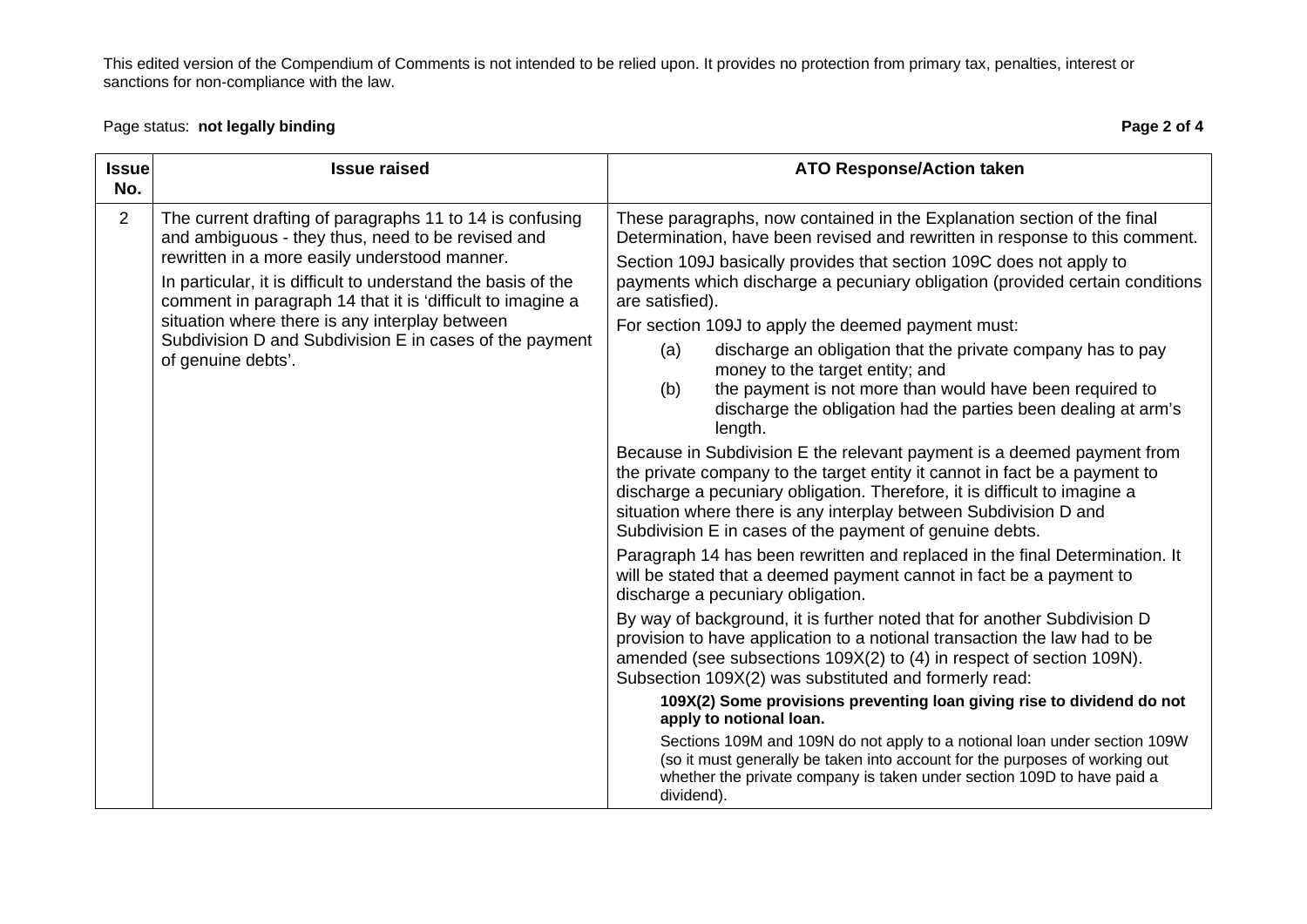### Page status: **not legally binding Page 3 of 4** and the page 3 of 4

| <b>Issue</b><br>No. | <b>Issue raised</b>                                                                                                                                                                                                                                                                                                                                                                                                                                                                                                                                            | <b>ATO Response/Action taken</b>                                                                                                                                                                                                                                                                                                                                                                                                                                                                                                                                                                                                                                                                                                                                                                                                                                                                                                                                                                                                                                                                                                                               |
|---------------------|----------------------------------------------------------------------------------------------------------------------------------------------------------------------------------------------------------------------------------------------------------------------------------------------------------------------------------------------------------------------------------------------------------------------------------------------------------------------------------------------------------------------------------------------------------------|----------------------------------------------------------------------------------------------------------------------------------------------------------------------------------------------------------------------------------------------------------------------------------------------------------------------------------------------------------------------------------------------------------------------------------------------------------------------------------------------------------------------------------------------------------------------------------------------------------------------------------------------------------------------------------------------------------------------------------------------------------------------------------------------------------------------------------------------------------------------------------------------------------------------------------------------------------------------------------------------------------------------------------------------------------------------------------------------------------------------------------------------------------------|
|                     |                                                                                                                                                                                                                                                                                                                                                                                                                                                                                                                                                                | That is not to say however that the payment of a pecuniary obligation will not<br>be relevant to a determination of whether there is an amount of a deemed<br>payment or notional loan under section 109T (via section 109V or 109W) in<br>the first place.                                                                                                                                                                                                                                                                                                                                                                                                                                                                                                                                                                                                                                                                                                                                                                                                                                                                                                    |
|                     |                                                                                                                                                                                                                                                                                                                                                                                                                                                                                                                                                                | As already mentioned, Taxation Determination TD 2011/16 sets out some of<br>the factors that the Commissioner will take into account in determining the<br>amount of any deemed payment or notional loan arising under section 109T.<br>To clarify, in the final Determination it will be stated that the extent to which a<br>payment made under the arrangement being considered is in fact<br>consideration for anything may also be a relevant factor to take into account.                                                                                                                                                                                                                                                                                                                                                                                                                                                                                                                                                                                                                                                                                |
| 3                   | While the actual wording of subsection $109T(1)(b)$ is not<br>concerned with whether there was a purpose of<br>circumventing Division 7A, the EM required the company<br>to have a purpose of paying funds to enable a payment or<br>loan to be made to the target entity.<br>While this Determination may not need to elaborate<br>further on this issue, the ATO needs to provide its view on<br>the operation of section 109T through the issue of a<br>taxation ruling, as previously requested by the<br>professional associations on numerous occasions. | As mentioned above, both the draft Determination and final Determination are<br>premised on the fact that the conditions in section 109T have been satisfied.<br>The Commissioner has already set out his views on the relevance of purpose<br>for determining whether a deemed payment or notional loan arises under<br>section 109T, in Taxation Determination TD 2011/16. There it is stated, at<br>paragraph 34:<br>Paragraph 109T(1)(b) makes no reference to there being any purpose or intent<br>of avoiding Division 7A. It merely refers to the need for a payment or loan from<br>the private company to the interposed entity that a reasonable person would<br>conclude was made as part of an arrangement involving a payment or loan to<br>the target entity, that is, a back to back arrangement. Nonetheless, such a<br>purpose or intent may help establish such a reasonable conclusion.<br>The Commissioner acknowledges that the professional bodies have<br>previously raised section 109T as an issue to be dealt with as part of the law<br>clarification problem.<br>The ATO will endeavour to provide further guidance on this issue. |